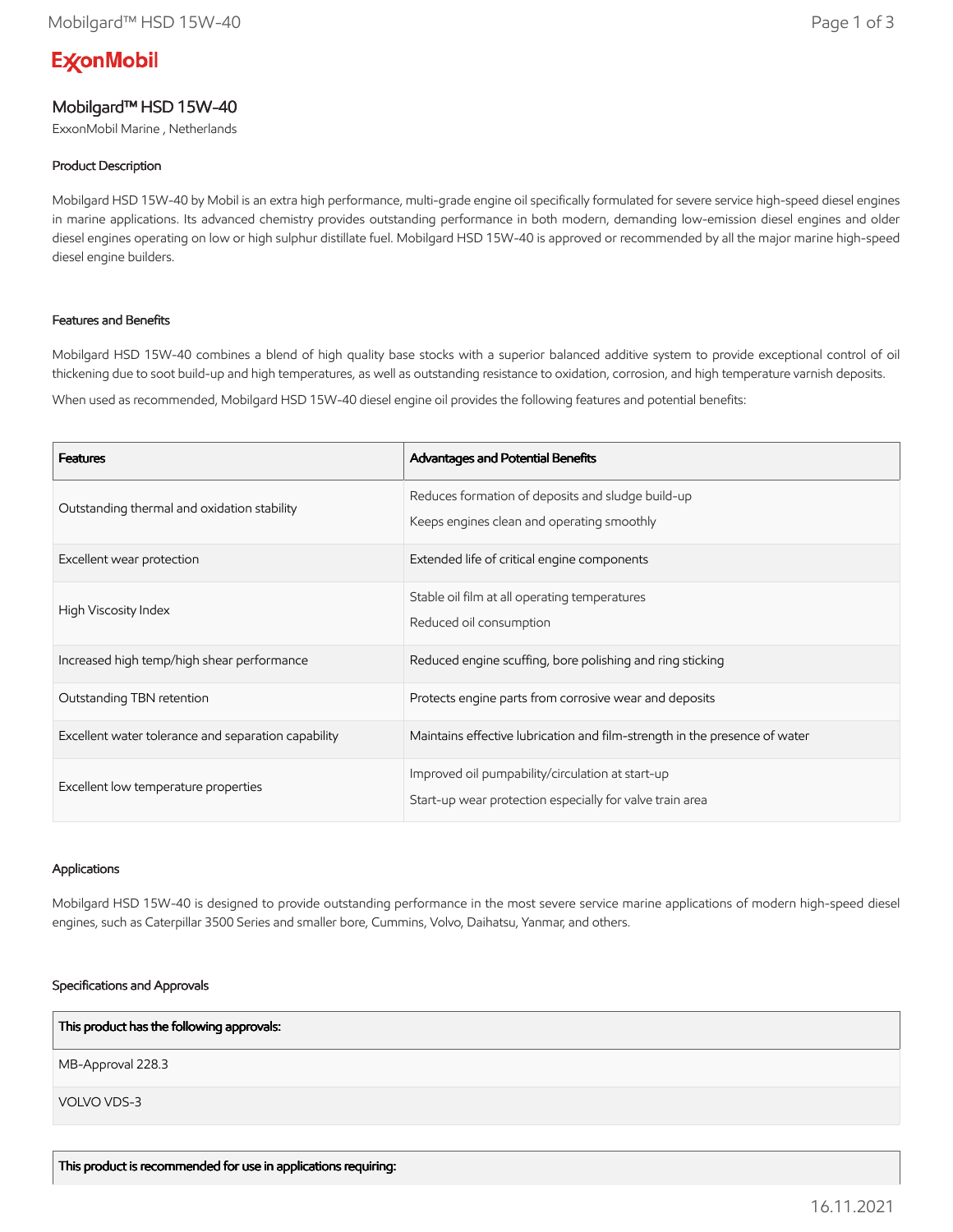| This product is recommended for use in applications requiring: |
|----------------------------------------------------------------|
| API CF                                                         |
| API CF-4                                                       |
| API CG-4                                                       |
| MAN M 3275-1                                                   |
| Cummins CES 20071                                              |
| Cummins CES 20072                                              |
| Detroit 7SE 270 (4-STROKE CYCLE)                               |

| This product meets or exceeds the requirements of: |
|----------------------------------------------------|
| API CH-4                                           |
| API CI-4                                           |
| API SJ                                             |
| API SL                                             |
| Cummins CES 20076                                  |
| Cummins CES 20077                                  |
| ACEA E7                                            |
| <b>CATERPILLAR ECF-2</b>                           |

### Properties and Specifications

| Property                                      |            |
|-----------------------------------------------|------------|
| Grade                                         | SAE 15W-40 |
| Ash, Sulfated, mass%, ASTM D874               | 1.1        |
| Flash Point, °C, ASTM D92                     | 227        |
| Kinematic Viscosity @ 100 C, mm2/s, ASTM D445 | 14.2       |
| Kinematic Viscosity @ 40 C, mm2/s, ASTM D445  | 105        |
| Pour Point, °C, ASTM D97                      | $-33$      |
| Specific Gravity, 15 C/15 C, ASTM D4052       | 0.881      |
| Total Base Number, mgKOH/g, ASTM D2896        | 10         |
| Viscosity Index, ASTM D2270                   | 138        |